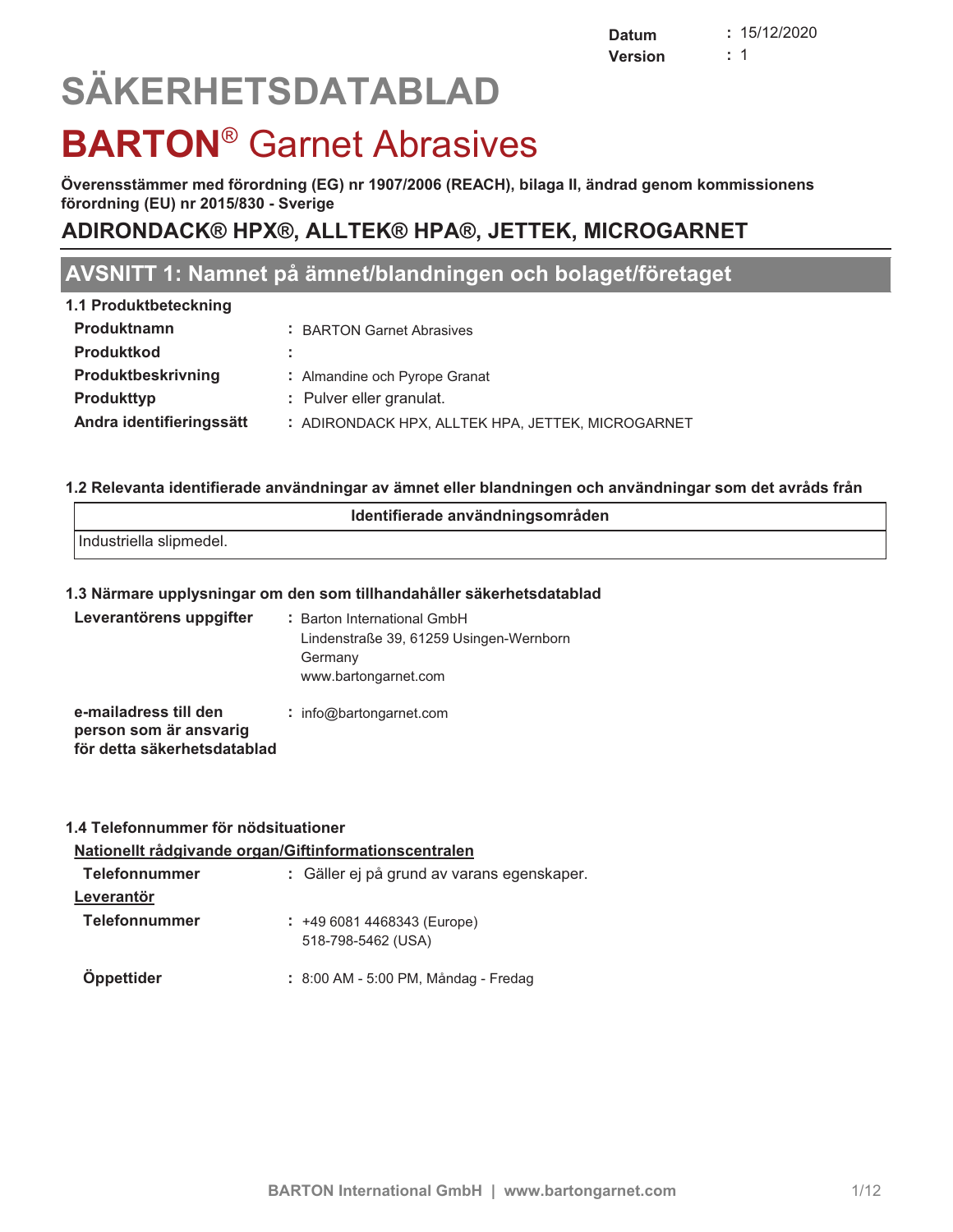## **BARTON<sup>®</sup> Garnet Abrasives**

## ADIRONDACK® HPX®, ALLTEK® HPA®, JETTEK, MICROGARNET

### **AVSNITT 2: Farliga egenskaper**

Säkerhetsdatablad krävs inte för denna produkt enligt Reach artikel 31.

### 2.1 Klassificering av ämnet eller blandningen

Produktdefinition : Blandning

#### Klassificering enligt förordningen (EG) nr 1272/2008 [CLP/GHS]

Inte klassificerad.

Detta ämne har inte klassificerats som farligt enligt förordning (EG) 1272/2008 med ändringar. Ytterligare information om hälsoeffekter och symtom finns i avsnitt 11.

#### 2.2 Märkningsuppgifter

| Signalord                                                                                                                                                   | : Inget signalord.                                                          |
|-------------------------------------------------------------------------------------------------------------------------------------------------------------|-----------------------------------------------------------------------------|
| Faroangivelser                                                                                                                                              | Inga kända allvarliga effekter eller kritiska faror.                        |
| <b>Skyddsangivelser</b>                                                                                                                                     |                                                                             |
| Förebyggande                                                                                                                                                | : Ej tillämpbart.                                                           |
| Åtgärder                                                                                                                                                    | : Ej tillämpbart.                                                           |
| Förvaring                                                                                                                                                   | Ej tillämpbart.                                                             |
| <b>Avfall</b>                                                                                                                                               | : Ej tillämpbart.                                                           |
| Kompletterande<br>märkningselement                                                                                                                          | : Ej tillämpbart.                                                           |
| <b>Bilaga XVII -</b><br>Begränsningar av<br>tillverkning, utsläppande<br>på marknaden och<br>användning av vissa<br>farliga ämnen, blandningar<br>och varor | : Ej tillämpbart.                                                           |
| Särskilda förpackningskrav                                                                                                                                  |                                                                             |
| Behållare som skall<br>förses med barnsäkra<br>förslutningar                                                                                                | : Ej tillämpbart.                                                           |
| <b>Kännbar</b><br>varningsmärkning                                                                                                                          | : Ej tillämpbart.                                                           |
| 2.3 Andra faror                                                                                                                                             |                                                                             |
| Produkten uppfyller<br>kriterierna för PBT eller<br>vPvB enligt förordning<br>(EG) nr 1907/2006, Bilaga<br><b>XIII</b>                                      | : Den här blandningen innehåller inga ämnen som bedöms vara PBT eller vPvB. |
| Andra faror som inte<br>orsakar klassificering                                                                                                              | : Inte känd.                                                                |
|                                                                                                                                                             |                                                                             |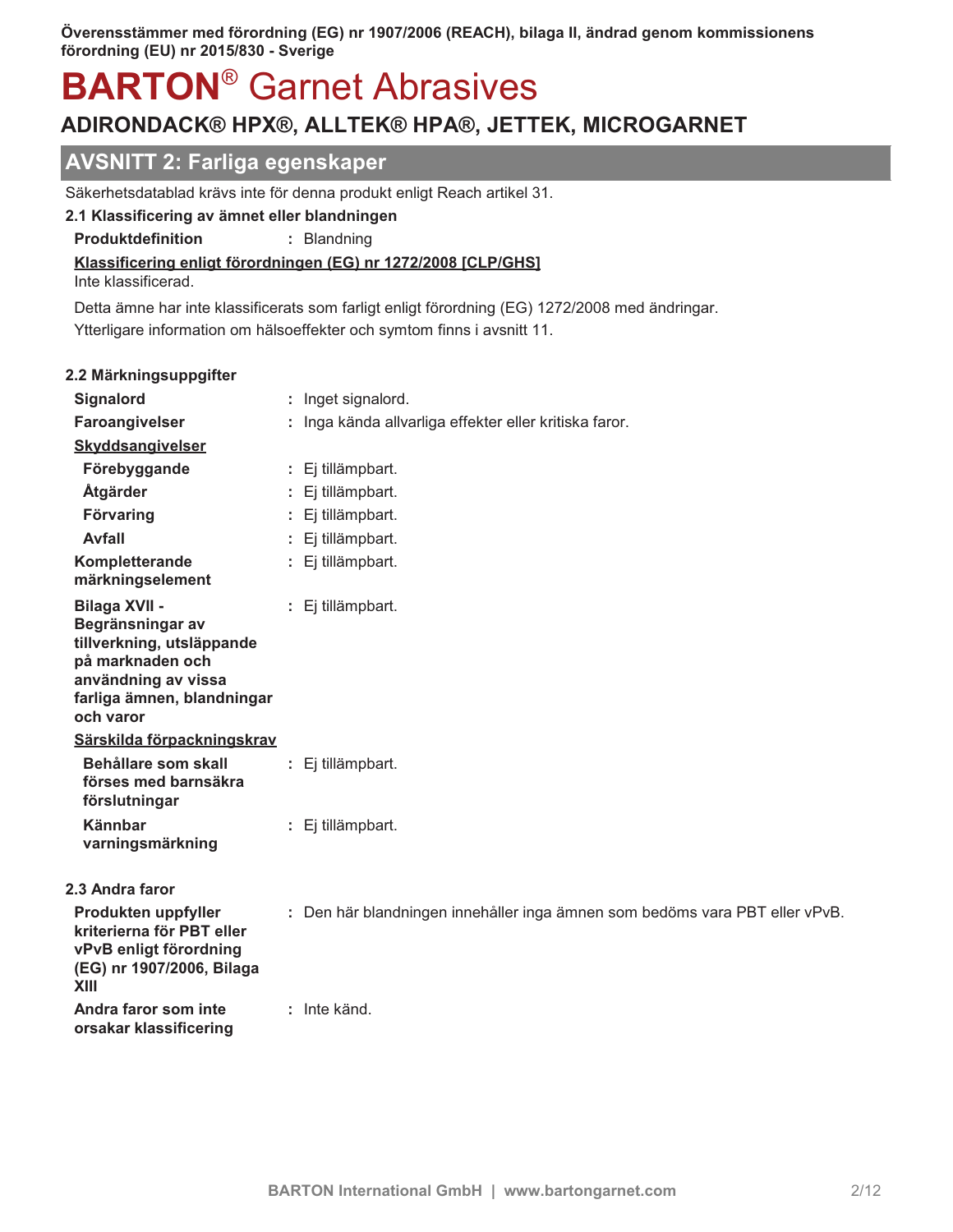## **BARTON<sup>®</sup> Garnet Abrasives** ADIRONDACK® HPX®, ALLTEK® HPA®, JETTEK, MICROGARNET

### AVSNITT 3: Sammansättning/information om beståndsdelar

#### 3.2 Blandningar

: Blandning

Såvitt leverantören vet finns det inga beståndsdelar i produkten som i tillämpliga koncentrationer klassificeras som farliga för hälsa eller miljö och för vilka ett hygieniskt gränsvärde, PBT eller vPvB eller substanser av lika stora betänkligheter har fastställts och som därför borde redogöras för i detta avsnitt.

#### För procentandelar av komponenter hänvisas till lämpligt tekniskt datablad

## AVSNITT 4: Åtgärder vid första hjälpen

#### 4.1 Beskrivning av åtgärder vid första hjälpen

| Kontakt med ögonen                     | : Skölj omedelbart ögonen med mycket vatten under det att undre och övre<br>ögonlocket emellanåt lyfts. Kontrollera och ta bort eventuella kontaktlinser.<br>Konsultera läkare om irritation uppstår.                                                                                                                                                                        |
|----------------------------------------|------------------------------------------------------------------------------------------------------------------------------------------------------------------------------------------------------------------------------------------------------------------------------------------------------------------------------------------------------------------------------|
| <b>Inhalation</b>                      | : Flytta personen till frisk luft och se till att han eller hon vilar i en ställning som<br>underlättar andningen. Konsultera läkare om symptom uppstår.                                                                                                                                                                                                                     |
| <b>Hudkontakt</b>                      | : Skölj förorenad hud med mycket vatten. Konsultera läkare om symptom uppstår.                                                                                                                                                                                                                                                                                               |
| <b>Förtäring</b>                       | : Skölj munnen med vatten. Flytta personen till frisk luft och se till att han eller hon<br>vilar i en ställning som underlättar andningen. Om materialet har svalts och den<br>drabbade personen är vid medvetande, ge små mängder vatten att dricka.<br>Framkalla inte kräkning såvida inte detta beordras av medicinsk personal.<br>Konsultera läkare om symptom uppstår. |
| Skydd åt dem som ger<br>första hjälpen | : Åtgärder som innebär en personlig risk eller för vilka utbildning saknas får inte vidtas.                                                                                                                                                                                                                                                                                  |

#### 4.2 De viktigaste symptomen och effekterna, både akuta och fördröjda

#### Tecken/symtom på överexponering

| Kontakt med ögonen | : Skadliga symptom kan inkludera följande:<br>irritation<br>rodnad                  |
|--------------------|-------------------------------------------------------------------------------------|
| <b>Inhalation</b>  | : Skadliga symptom kan inkludera följande:<br>irritation i andningsorganen<br>hosta |
| <b>Hudkontakt</b>  | : Inga kända allvarliga effekter eller kritiska faror                               |
| Förtäring          | : Inga kända allvarliga effekter eller kritiska faror                               |

#### 4.3 Angivande av omedelbar medicinsk behandling och särskild behandling som eventuellt krävs

- Meddelande till läkare : Behandlas symptomatiskt. Kontakta giftinformationscentralen omedelbart om stora mängder har svalts eller inandats.
- Speciella behandlingar : Ingen specifik behandling.

Se Toxikologisk information (avsnitt 11)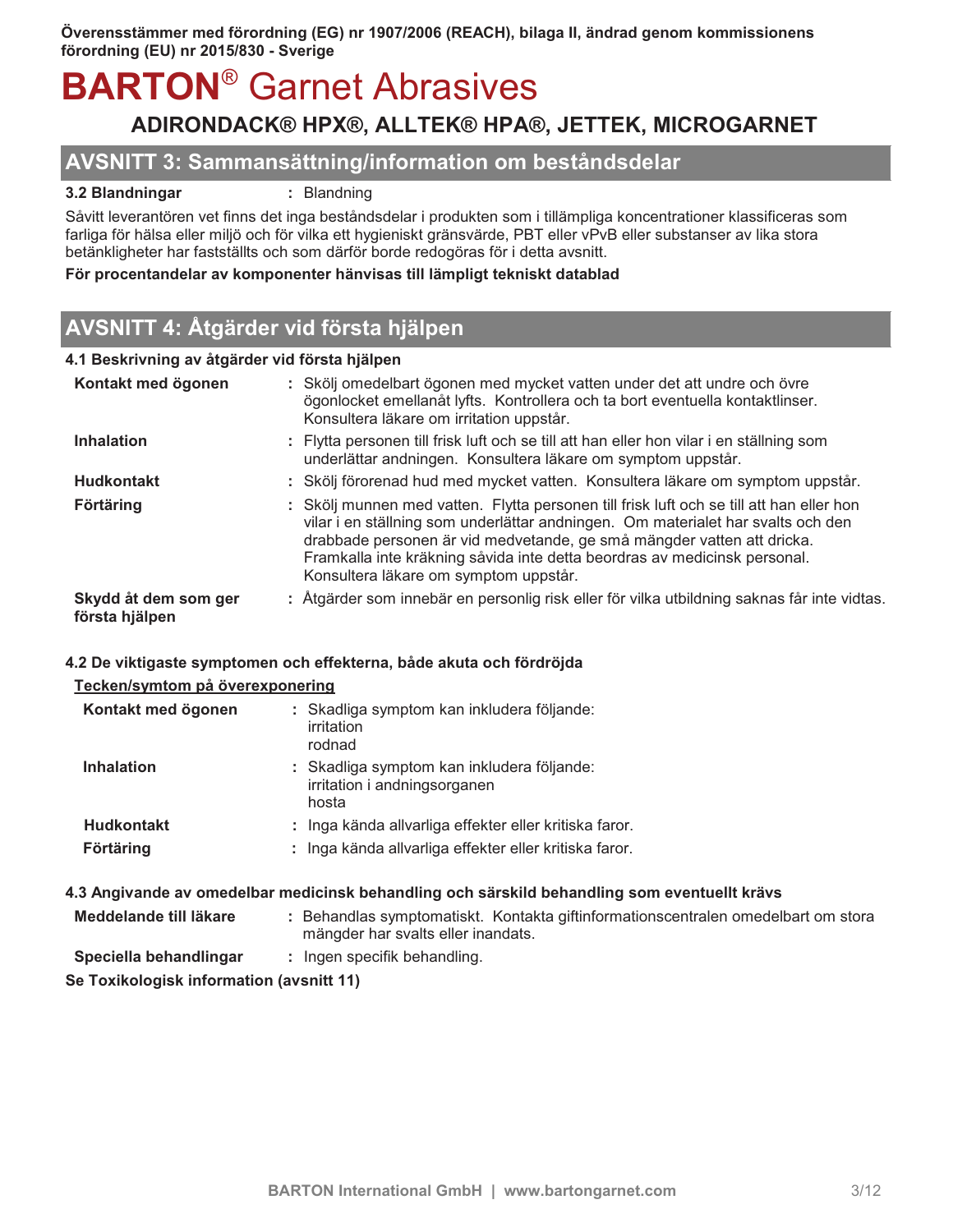## **BARTON<sup>®</sup> Garnet Abrasives**

## ADIRONDACK® HPX®, ALLTEK® HPA®, JETTEK, MICROGARNET

## AVSNITT 5: Brandbekämpningsåtgärder

#### 5.1 Släckmedel

| Lämpliga släckmedel                              | : Använd släckningsmedel lämpligt för den omgivande branden.                |
|--------------------------------------------------|-----------------------------------------------------------------------------|
| Olämpliga släckmedel                             | $:$ Inte känd.                                                              |
|                                                  | 5.2 Särskilda faror som ämnet eller blandningen kan medföra                 |
| Faror som ämnet eller<br>blandningen kan medföra | : Ingen specifik risk för brand eller explosion.                            |
| <b>Farliga</b><br>förbränningsprodukter          | : Nedbrytningsprodukter kan inkludera följande ämnen:<br>metalloxid/oxider  |
| 5.3 Råd till brandbekämpningspersonal            |                                                                             |
| Speciella skyddsåtgärder                         | : Isolera omedelbart området genom att avvisa personer som är i närheten av |

| för brandpersonal                                            | olyckshändelsen om det är den brand. Åtgärder som innebär en personlig risk eller<br>för vilka utbildning saknas får inte vidtas.                                                                                                                                             |
|--------------------------------------------------------------|-------------------------------------------------------------------------------------------------------------------------------------------------------------------------------------------------------------------------------------------------------------------------------|
| Särskild skyddsutrustning<br>för<br>brandbekämpningspersonal | Brandmän skall bära lämplig skyddsutrustning och tryckluftsapparat med övertryck<br>(SCBA) och heltäckande ansiktsmask. Brandmansutrustning (t.ex. hjälm,<br>skyddsstövlar och handskar) som uppfyller den europeiska standarden EN 469 ger<br>basskydd vid kemikalieolyckor. |

## AVSNITT 6: Åtgärder vid oavsiktliga utsläpp

|                                                        | 6.1 Personliga skyddsåtgärder, skyddsutrustning och åtgärder vid nödsituationer                                                                                                                                                                                                                                                                                                                                                                               |  |  |  |
|--------------------------------------------------------|---------------------------------------------------------------------------------------------------------------------------------------------------------------------------------------------------------------------------------------------------------------------------------------------------------------------------------------------------------------------------------------------------------------------------------------------------------------|--|--|--|
| För annan personal än<br>räddningspersonal             | : Åtgärder som innebär en personlig risk eller för vilka utbildning saknas får inte<br>vidtas. Evakuera omgivande områden. Förhindra att ej nödvändig och oskyddad<br>personal kommer in. Rör eller gå inte i utspillt ämne. Undvik att inandas damm.<br>Använd lämplig personlig skyddsutrustning.                                                                                                                                                           |  |  |  |
| För räddningspersonal                                  | : Om hanteringen av utsläppet kräver speciella kläder, beakta all information om<br>lämpliga och olämpliga material i avsnitt 8. Se även informationen i "För annan<br>personal än räddningspersonal".                                                                                                                                                                                                                                                        |  |  |  |
| 6.2 Miljöskyddsåtgärder                                | : Undvik spridning av utspillt material, avrinning, kontakt med jord, vattendrag,<br>dränering och avlopp. Informera behöriga myndigheter om produkten har orsakat<br>miljöförorening (avlopp, vattendrag, jord eller luft).                                                                                                                                                                                                                                  |  |  |  |
| 6.3 Metoder och material för inneslutning och sanering |                                                                                                                                                                                                                                                                                                                                                                                                                                                               |  |  |  |
| Litet utsläpp                                          | : Flytta behållarna från spillområdet. Dammsug eller sopa upp ämnet och placera det<br>i en därför avsedd och etiketterad avfallsbehållare. Anlita ett auktoriserat<br>avfallshanteringsföretag vid avfallshanteringen.                                                                                                                                                                                                                                       |  |  |  |
| Stort utsläpp                                          | : Flytta behållarna från spillområdet. Man skall närma sig och avlägsna sig från<br>området med vinden i ryggen. Förhindra avrinning till kloaker, vattendrag, källare<br>eller slutna utrymmen. Dammsug eller sopa upp ämnet och placera det i en därför<br>avsedd och etiketterad avfallsbehållare. Undvik att skapa dammiga förhållanden<br>och motverka spridning med vinden. Anlita ett auktoriserat avfallshanteringsföretag<br>vid avfallshanteringen. |  |  |  |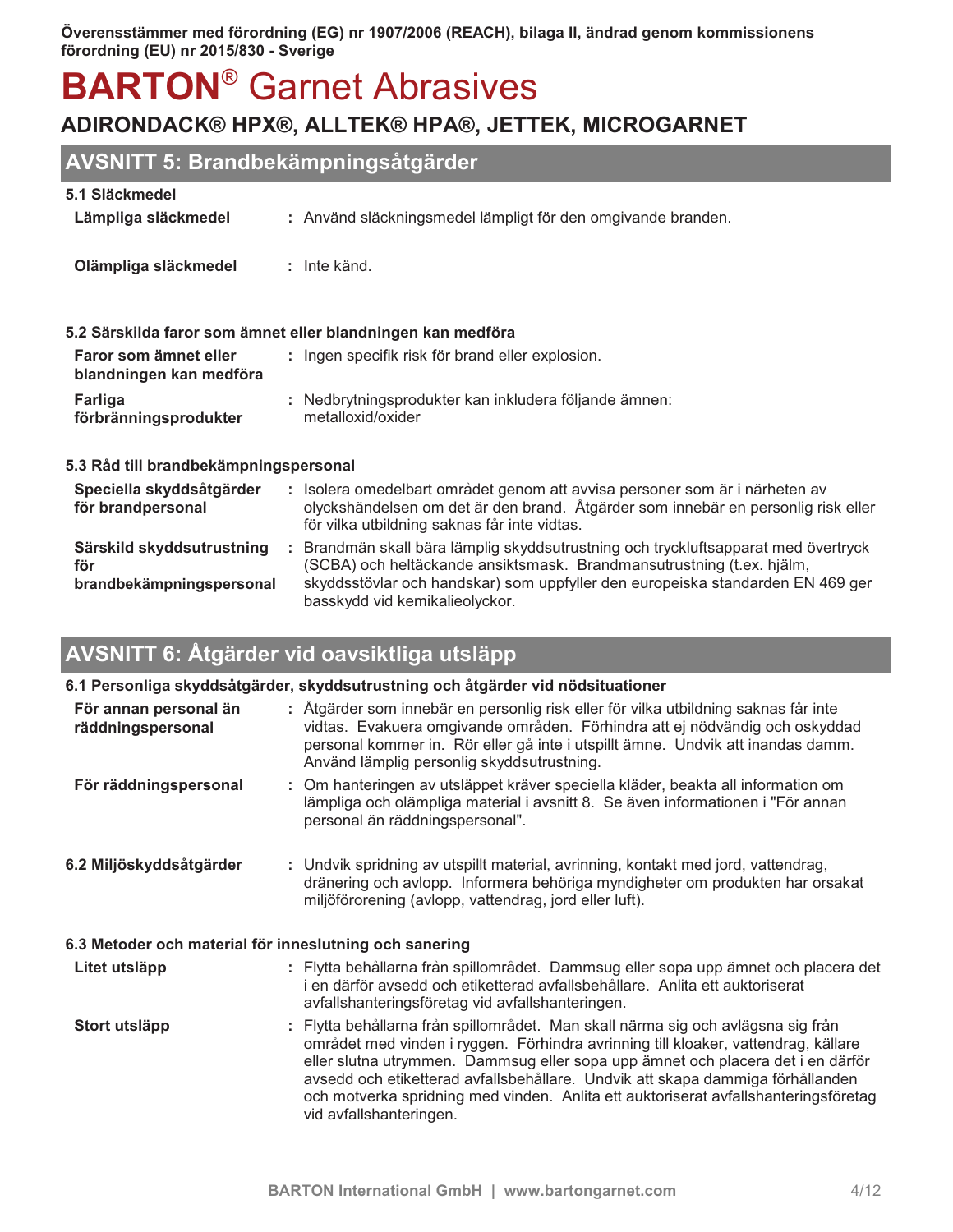## ADIRONDACK® HPX®, ALLTEK® HPA®, JETTEK, MICROGARNET

## AVSNITT 6: Åtgärder vid oavsiktliga utsläpp

6.4 Hänvisning till andra avsnitt

: Se avsnitt 1 för kontaktinformation i en nödsituation. Information om lämplig personlig skyddsutrustning finns i avsnitt 8. Ytterligare information om avfallshantering finns i avsnitt 13.

## **AVSNITT 7: Hantering och lagring**

Upplysningarna i detta avsnitt innehåller allmänna råd och anvisningar. All tillgänglig ändamålsspecifik information som angivits i exponeringsscenariot finns i listan över identifierade användningar i avsnitt 1.

#### 7.1 Skyddsåtgärder för säker hantering

| Skyddsåtgärder               | : Använd lämplig personlig skyddsutrustning (se avsnitt 8). Undvik att inandas damm.                                                                                                                                                                        |
|------------------------------|-------------------------------------------------------------------------------------------------------------------------------------------------------------------------------------------------------------------------------------------------------------|
| Råd om allmän<br>yrkeshygien | : Äta, dricka och röka skall vara förbjudet i område där detta ämne hanteras, förvaras<br>och bearbetas. Användarna ska tvätta händer och ansikte innan de äter, dricker<br>eller röker. Ytterligare information om hygienåtgärder finns också i avsnitt 8. |

#### 7.2 Förhållanden för säker lagring, inklusive eventuell oförenlighet

Förvaras enligt lokala föreskrifter. Förvaras i orginalbehållare skyddad från direkt solljus på en torr, sval och väl ventilerad plats, åtskild från oförenliga ämnen (se Avsnitt 10) samt mat och dryck. Förpackningen förvaras väl tillsluten och förseglad tills produkten ska användas. Öppnad behållare skall återförslutas väl och förvaras i upprätt läge för att förhindra läckage. Får inte förvaras i omärkta behållare. Förvaras på lämpligt sätt för att undvika miljöförorening. Se avsnitt 10 för oförenliga material före hantering eller användning.

| 7.3 Specifik slutanvändning                   |  |                    |  |
|-----------------------------------------------|--|--------------------|--|
| <b>Rekommendationer</b>                       |  | : Ej tillgängligt. |  |
| Branschspecifika lösningar : Ej tillgängligt. |  |                    |  |

## AVSNITT 8: Begränsning av exponeringen/personligt skydd

All tillgänglig ändamålsspecifik information som angivits i exponeringsscenariot finns i listan över identifierade användningar i avsnitt 1.

#### 8.1 Kontrollparametrar

#### Hygieniska gränsvärden

Inget känt hygieniskt gränsvärde.

**Rekommenderade** : Om denna produkt innehåller beståndsdelar med hygieniska gränsvärden, kan det kontrollåtgärder behövas uppföljning av arbetsplatsens luft eller biologisk uppföljning för att fastställa ventilationens eller andra kontrollåtgärdernas effektivitet och/eller om det är nödvändigt att använda andningsskydd. Referens bör göras till standarder för övervakning, som t.ex. följande: Europeisk standard EN 689 (Arbetsplatsluft -Vägledning för bedömning av exponering genom inandning av kemiska ämnen för jämförelse med gränsvärden och mätstrategi) Europeisk standard EN 14042 (Arbetsplatsluft - Vägledning vid val av metod för bestämning av exponering för kemiska och biologiska ämnen) Europeisk standard EN 482 (Arbetsplatsluft -Allmänna krav på metoder för mätning av kemiska ämnen) Referens till nationella vägledande dokument för metoder för bestämning av farliga ämnen krävs också.

#### **DNEL/DMEL**

Inga DNEL/DMEL-värden tillgängliga.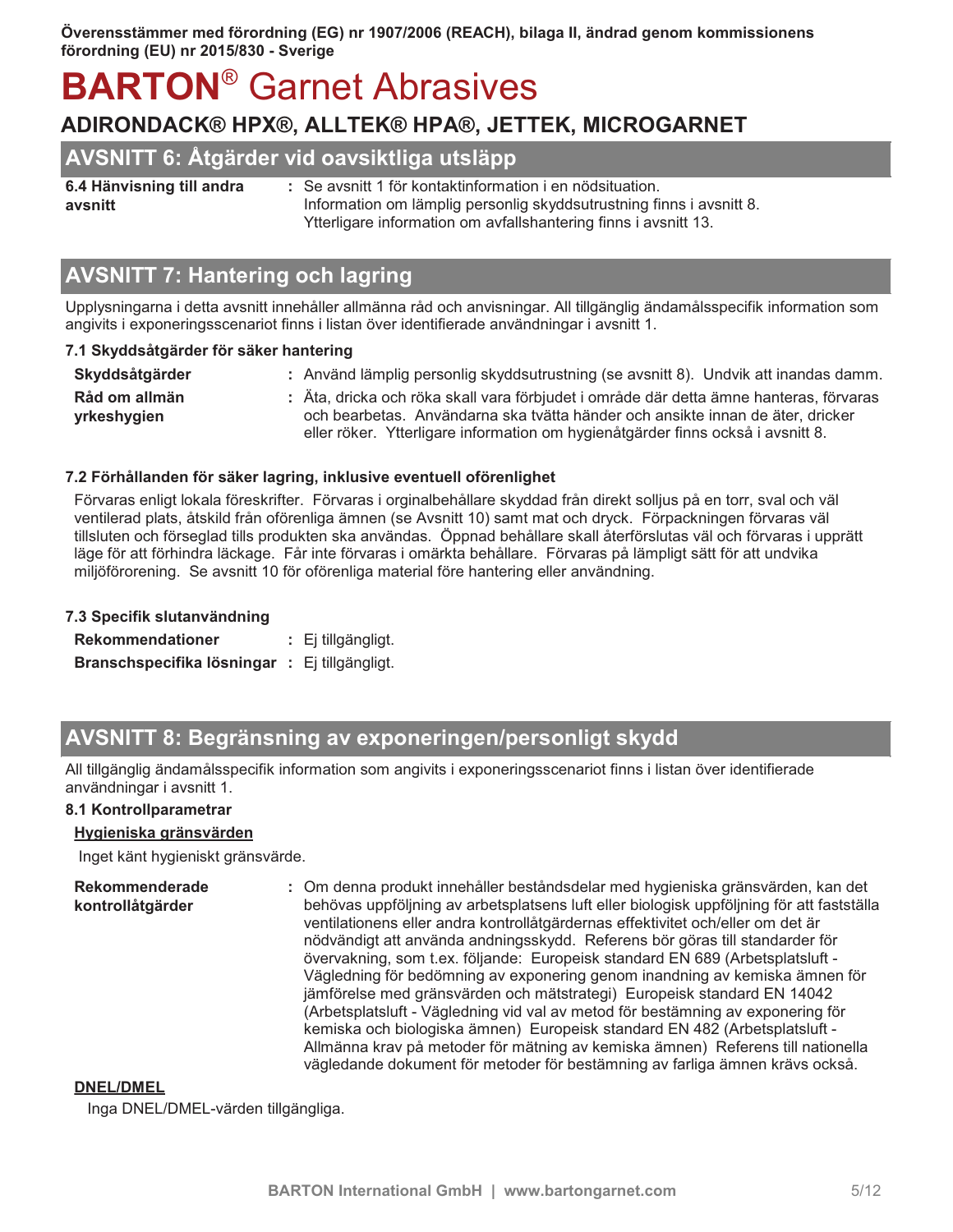## ADIRONDACK® HPX®, ALLTEK® HPA®, JETTEK, MICROGARNET

## AVSNITT 8: Begränsning av exponeringen/personligt skydd

#### **PNEC**

Inga PNEC-värden tillgängliga.

#### 8.2 Begränsning av exponeringen

| Lämpliga tekniska<br>kontrollåtgärder | : Använd enbart där det är fullgod ventilation. Om det vid hanteringen bildas damm,<br>gas, ånga eller dimma, använd slutna processer, lokalt utsug eller annan teknisk<br>utrustning för att hålla arbetstagarnas exponering av luftburna föroreningar under<br>rekommenderade eller fastställda gränsvärden.                                                                                                                                                          |  |
|---------------------------------------|-------------------------------------------------------------------------------------------------------------------------------------------------------------------------------------------------------------------------------------------------------------------------------------------------------------------------------------------------------------------------------------------------------------------------------------------------------------------------|--|
| Individuella skyddsåtgärder           |                                                                                                                                                                                                                                                                                                                                                                                                                                                                         |  |
| Hygieniska åtgärder                   | : Tvätta händerna, underarmar och ansikte noggrant efter att ha hanterat kemiska<br>produkter, innan något äts, innan rökning samt före toalettbesök och vid avslutat<br>arbetspass. Lämplig metod skall användas för att ta bort potentiellt förorenade<br>kläder. Tvätta förorenade klädesplagg innan de används igen. Försäkra dig om att<br>stationer för ögonspolning och nödduschar finns i närheten av arbetsplatsen.                                            |  |
| Ögonskydd/ansiktsskydd                | Skyddsglasögon i överensstämmelse med en godkänd standard skall användas<br>när en riskbedömning visar att detta är nödvändigt för att undvika exponering för<br>vätskestänk, dimma, gas eller damm. Om det är möjligt att man kommer i kontakt<br>med ämnet bör man använda följande skydd, om det inte bedöms att starkare<br>skydd behövs: skyddsglasögon med sidoskydd. Om användningsförhållandena<br>orsakar höga koncentrationer av damm, använd skyddsglasögon. |  |
| <b>Hudskydd</b>                       |                                                                                                                                                                                                                                                                                                                                                                                                                                                                         |  |
| Handskydd                             | : Kemiskt resistenta, ogenomträngbara skyddshandskar som överensstämmer med<br>en godkänd standard skall alltid användas när kemiska produkter hanteras om en<br>riskbedömning visar att detta är nödvändigt.                                                                                                                                                                                                                                                           |  |
| <b>Kroppsskydd</b>                    | : Personlig skyddsutrustning för kroppen skall väljas baserat på den uppgift som<br>skall utföras och de risker som föreligger samt vara godkänd av en specialist innan<br>denna produkt hanteras.                                                                                                                                                                                                                                                                      |  |
| Annat hudskydd                        | Lämpliga skor och ytterligare hudskyddsåtgärder bör väljas beroende på den<br>uppgift som skall utföras och de risker som den medför. Dessa skall godkännas av<br>en specialist före hantering av denna produkt.                                                                                                                                                                                                                                                        |  |
| Andningsskydd                         | Baserat på risken för exponering, välj en respirator som uppfyller den tillämpliga<br>standarden eller certifieringen. Respiratorer måste användas i enlighet med ett<br>andningsskyddsprogram för att säkerställa korrekt passform, utbildning och andra<br>viktiga aspekter av användning.                                                                                                                                                                            |  |
| Begränsning av<br>miljöexponeringen   | : I vissa fall kan dammuppsamling, filter eller teknisk modifiering av<br>processutrustningen vara nödvändig för att minska utsläppen till acceptabla nivåer.                                                                                                                                                                                                                                                                                                           |  |

## AVSNITT 9: Fysikaliska och kemiska egenskaper

#### 9.1 Information om grundläggande fysikaliska och kemiska egenskaper

| <b>Utseende</b>                            |                                   |
|--------------------------------------------|-----------------------------------|
| Fysikaliskt tillstånd                      | : Fast ämne. [Korn eller pulver.] |
| Färg                                       | : Rödbrun till rosa.              |
| Lukt                                       | : Luktlös.                        |
| Lukttröskel                                | : Ej tillgängligt.                |
| <b>PH-värde</b>                            | $\colon$ Ej tillgängligt.         |
| Smältpunkt/fryspunkt                       | $: 1315^{\circ}$ C                |
| Initial kokpunkt och<br>kokpunktsintervall | : Ej tillgängligt.                |
|                                            |                                   |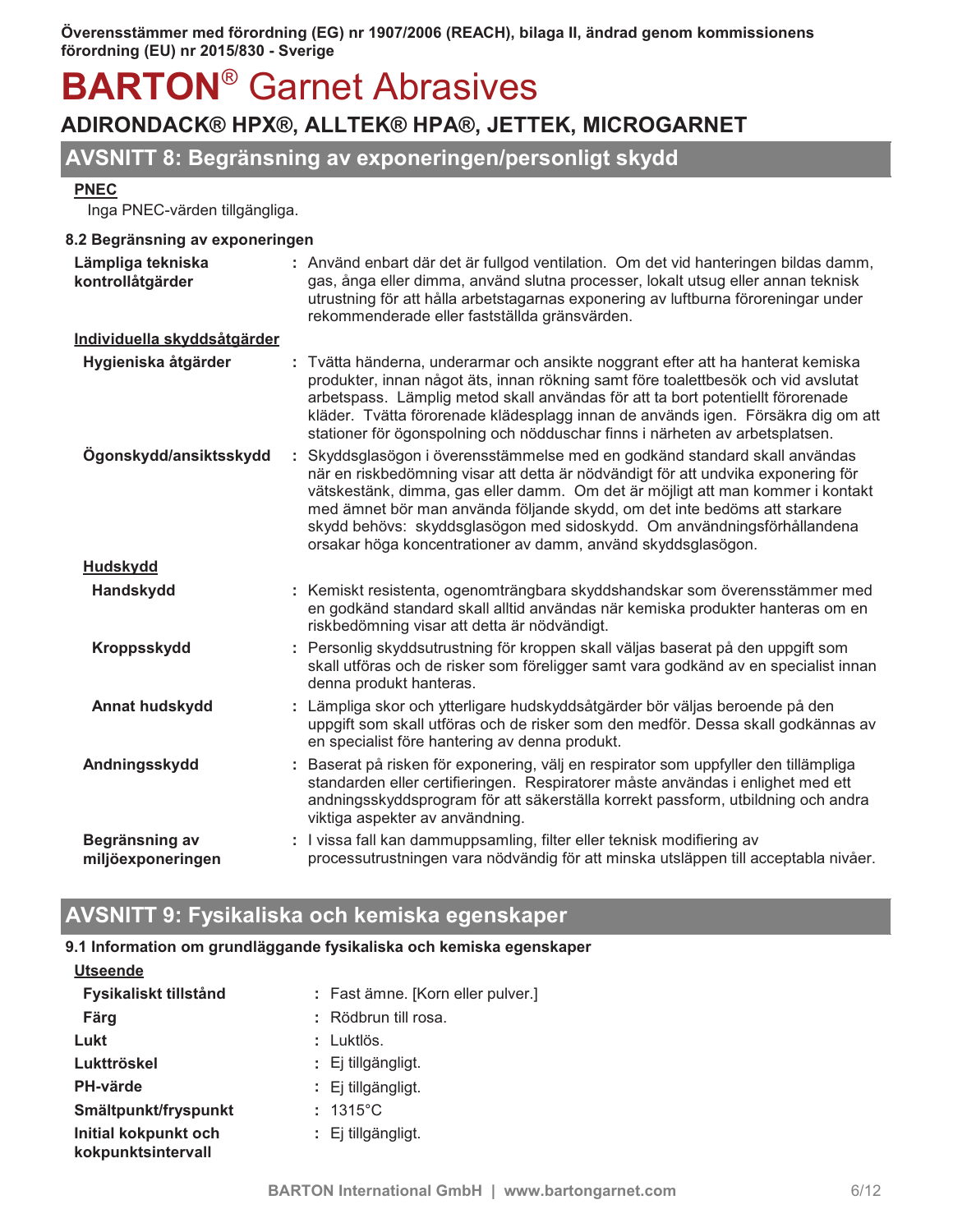## ADIRONDACK® HPX®, ALLTEK® HPA®, JETTEK, MICROGARNET

## AVSNITT 9: Fysikaliska och kemiska egenskaper

| <b>Flampunkt</b>                             | : Ej tillgängligt.                                   |
|----------------------------------------------|------------------------------------------------------|
| Avdunstningshastighet                        | : Ej tillgängligt.                                   |
| <b>Brandfarlighet (fast form, gas)</b>       | : Ej tillämpbart.                                    |
| Övre/undre                                   | : Icke-explosiv.                                     |
| brännbarhetsgräns eller<br>explosionsgräns   |                                                      |
| <b>Angtryck</b>                              | : Ej tillgängligt.                                   |
| <b>Ångdensitet</b>                           | : Ej tillgängligt.                                   |
| <b>Relativ densitet</b>                      | : 4.1<br>Bulkdensitet: Varierar med partikelstorlek. |
| Löslighet                                    | : Olöslig.                                           |
| Fördelningskoefficient: n-<br>oktanol/vatten | : Ej tillgängligt.                                   |
| Självantändningstemperatur                   | $: E$ j tillgängligt.                                |
| Sönderfallstemperatur                        | $>750^{\circ}$ C                                     |
| <b>Viskositet</b>                            | : Ej tillämpbart.                                    |
| Explosiva egenskaper                         | $: E$ j explosiv.                                    |
| Oxiderande egenskaper                        | $: E$ j tillgängligt.                                |
| 9.2 Annan information                        |                                                      |

Vattenlöslighet

: Ej tillgängligt.

## **AVSNITT 10: Stabilitet och reaktivitet**

| <b>10.1 Reaktivitet</b>                 |    | : Inga farliga reaktioner vid förvaring eller användning under rekommenderade<br>förhållanden.              |
|-----------------------------------------|----|-------------------------------------------------------------------------------------------------------------|
| 10.2 Kemisk stabilitet                  |    | : Produkten är stabil.                                                                                      |
| 10.3 Risken för farliga<br>reaktioner   |    | : Under normala lagrings- och användningsförhållanden förekommer inga farliga<br>reaktioner.                |
| 10.4 Förhållanden som ska<br>undvikas   | ÷. | Ingen specifik data.                                                                                        |
| 10.5 Oförenliga material                |    | $:$ Inte känd.                                                                                              |
| 10.6 Farliga<br>sönderdelningsprodukter |    | : Inga farliga nedbrytningsprodukter borde uppstå vid normala förhållanden under<br>lagring och användning. |

## **AVSNITT 11: Toxikologisk information**

#### 11.1 Information om de toxikologiska effekterna

#### **Akut toxicitet**

Det finns inte några tillgängliga data.

#### Uppskattning av akut toxicitet

Det finns inte några tillgängliga data.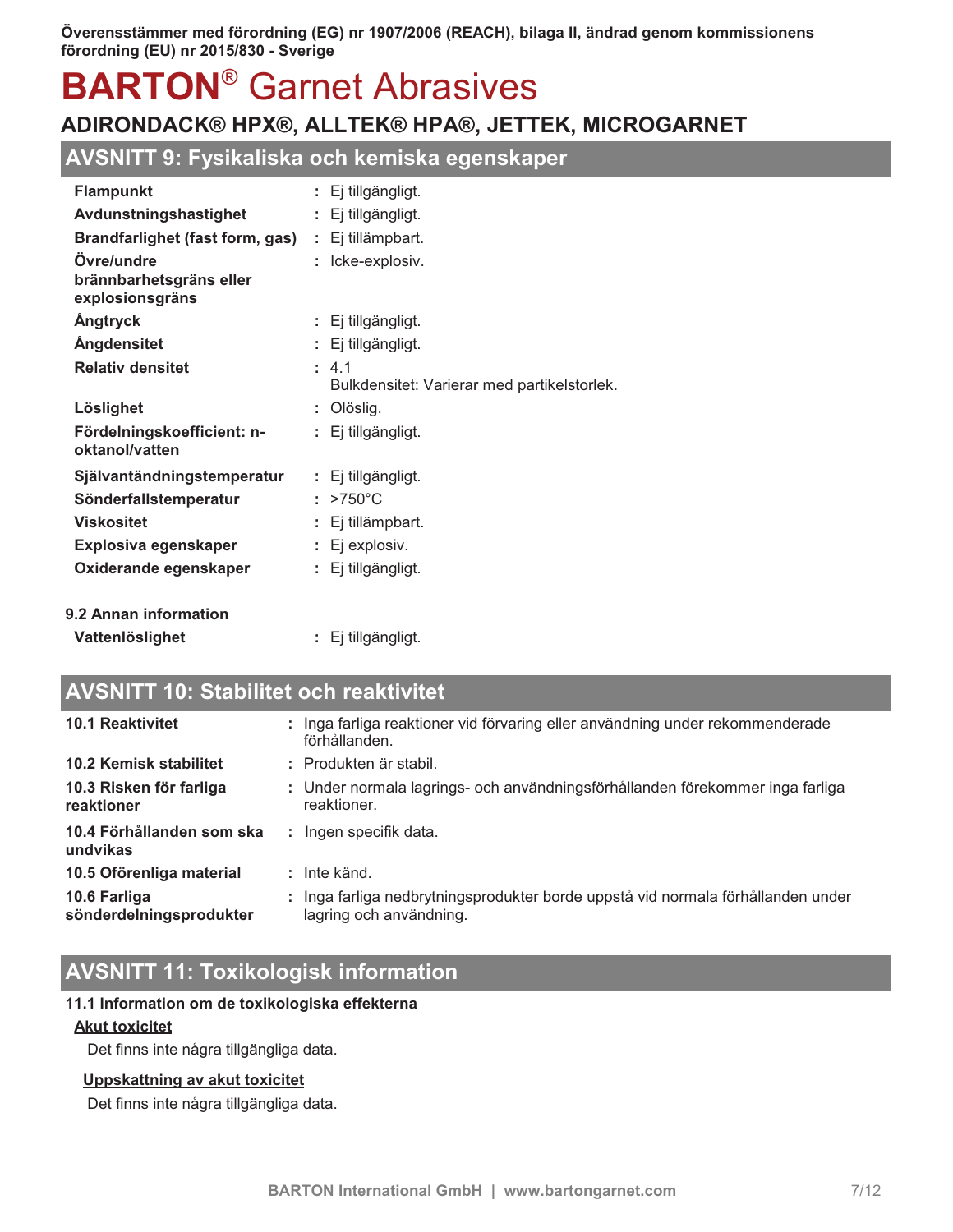## **BARTON<sup>®</sup> Garnet Abrasives**

## ADIRONDACK® HPX®, ALLTEK® HPA®, JETTEK, MICROGARNET

## **AVSNITT 11: Toxikologisk information**

#### **Irritation/Korrosion**

Det finns inte några tillgängliga data.

#### Allergiframkallande

Det finns inte några tillgängliga data.

#### **Mutagenicitet**

Det finns inte några tillgängliga data.

#### **Cancerogenitet**

Det finns inte några tillgängliga data.

#### Reproduktionstoxicitet

Det finns inte några tillgängliga data.

#### **Fosterskador**

Det finns inte några tillgängliga data.

#### Specifik organtoxicitet - enstaka exponering

Det finns inte några tillgängliga data.

#### Specifik organtoxicitet - upprepad exponering

Det finns inte några tillgängliga data.

#### **Fara vid aspiration**

Det finns inte några tillgängliga data.

|                                        | : Förväntade exponeringsvägar: Oral, Dermalt, Inandning.                                                                                                                 |
|----------------------------------------|--------------------------------------------------------------------------------------------------------------------------------------------------------------------------|
| <u>Potentiellt akuta hälsoeffekter</u> |                                                                                                                                                                          |
|                                        | : Exponering för luftburna koncentrationer som överskrider lagstadgade eller<br>rekommenderade exponeringsgränser kan orsaka ögonirritation.                             |
|                                        | : Exponering för luftburna koncentrationer som överskrider lagstadgade eller<br>rekommenderade exponeringsgränser kan orsaka irritation i näsan, halsen och<br>lungorna. |
|                                        | : Inga kända allvarliga effekter eller kritiska faror.                                                                                                                   |
|                                        | : Inga kända allvarliga effekter eller kritiska faror.                                                                                                                   |
|                                        |                                                                                                                                                                          |

#### Symptom som hör ihop med produktens fysikaliska, kemiska och toxikologiska egenskaper

| Kontakt med ögonen | : Skadliga symptom kan inkludera följande:<br>irritation<br>rodnad                  |
|--------------------|-------------------------------------------------------------------------------------|
| <b>Inhalation</b>  | : Skadliga symptom kan inkludera följande:<br>irritation i andningsorganen<br>hosta |
| <b>Hudkontakt</b>  | : Inga kända allvarliga effekter eller kritiska faror.                              |
| <b>Förtäring</b>   | : Inga kända allvarliga effekter eller kritiska faror.                              |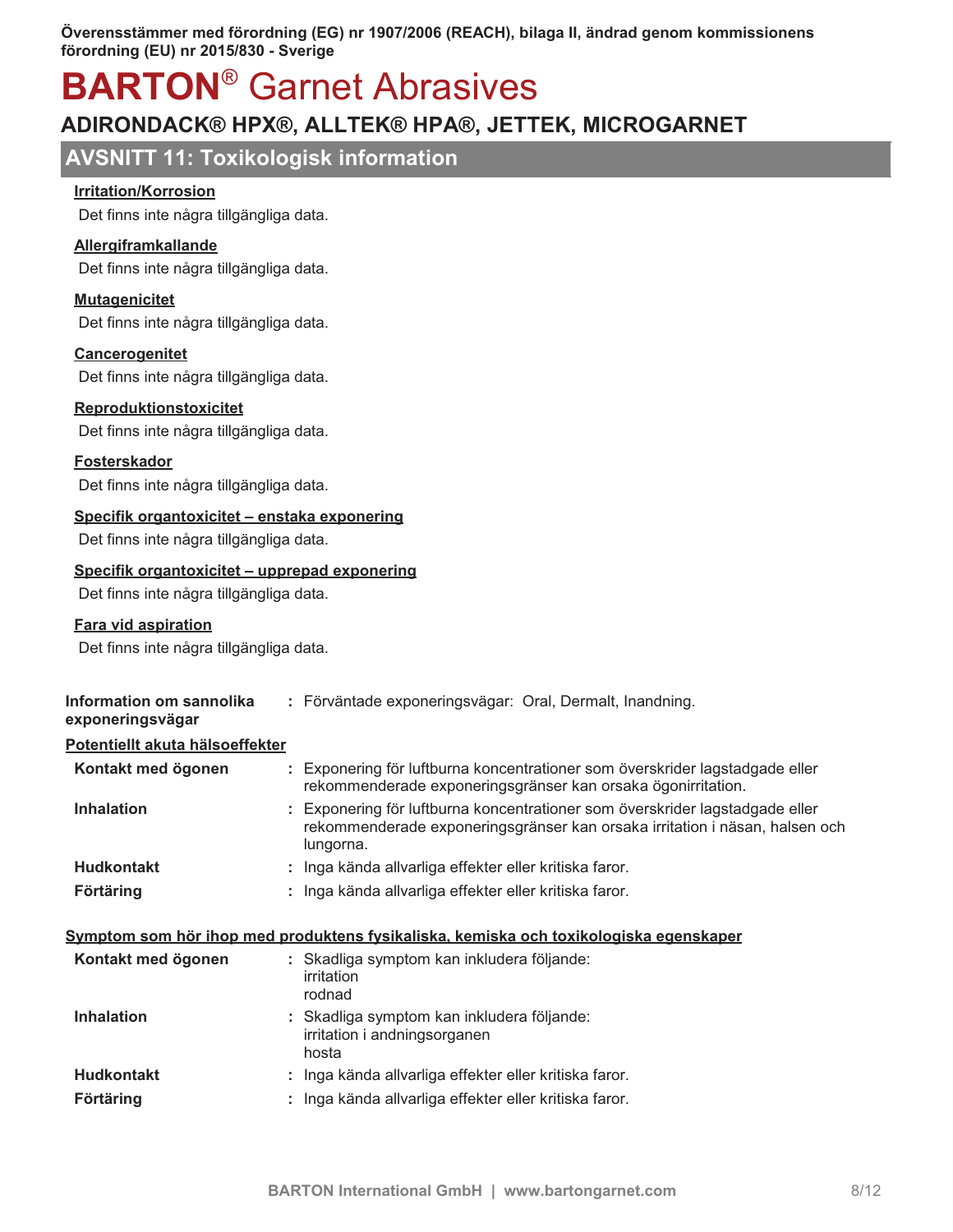## **BARTON<sup>®</sup> Garnet Abrasives**

## ADIRONDACK® HPX®, ALLTEK® HPA®, JETTEK, MICROGARNET

## **AVSNITT 11: Toxikologisk information**

|                                    | <u>Fördröjda och omedelbara effekter samt kroniska effekter av korttids- och långtidsexponering</u> |
|------------------------------------|-----------------------------------------------------------------------------------------------------|
| <b>Kortvarig exponering</b>        |                                                                                                     |
| Potentiella omedelbara<br>effekter | : Inga kända allvarliga effekter eller kritiska faror.                                              |
| Potentiella fördröjda<br>effekter  | : Inga kända allvarliga effekter eller kritiska faror.                                              |
| Långvarig exponering               |                                                                                                     |
| Potentiella omedelbara<br>effekter | : Inga kända allvarliga effekter eller kritiska faror.                                              |
| Potentiella fördröjda<br>effekter  | : Inga kända allvarliga effekter eller kritiska faror.                                              |
| Potentiellt kroniska hälsoeffekter |                                                                                                     |
| <b>Allmänt</b>                     | : Upprepad eller långvarig inandning av damm kan leda till kronisk irritation i<br>andningsorgan.   |
| Cancerogenitet                     | : Inga kända allvarliga effekter eller kritiska faror.                                              |
| <b>Mutagenicitet</b>               | : Inga kända allvarliga effekter eller kritiska faror.                                              |
| <b>Reproduktionstoxicitet</b>      | : Inga kända allvarliga effekter eller kritiska faror.                                              |
| Annan information.                 | : Ei tillaänaliat.                                                                                  |

## **AVSNITT 12: Ekologisk information**

#### **12.1 Toxicitet**

Det finns inte några tillgängliga data.

#### 12.2 Persistens och nedbrytbarhet

Det finns inte några tillgängliga data.

#### 12.3 Bioackumuleringsförmåga

Det finns inte några tillgängliga data.

| 12.4 Rörlighet i jord                       |                       |
|---------------------------------------------|-----------------------|
| Fördelningskoefficient<br>jord/vatten (Koc) | $: E$ j tillgängligt. |
| <b>Rörlighet</b>                            | : Ej tillgängligt.    |

#### 12.5 Resultat av PBT- och vPvB-bedömningen

Den här blandningen innehåller inga ämnen som bedöms vara PBT eller vPvB.

12.6 Andra skadliga effekter : Inga kända allvarliga effekter eller kritiska faror.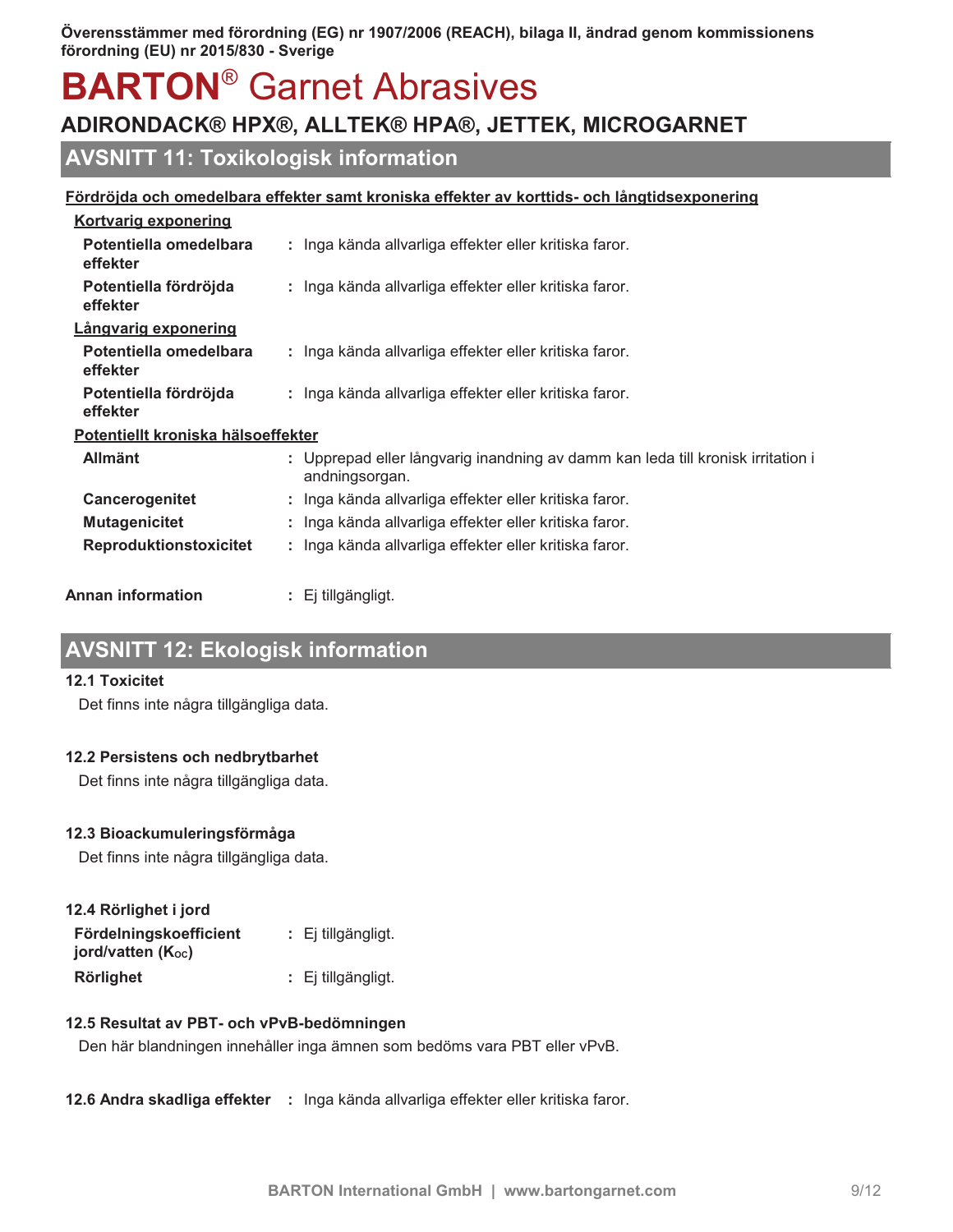## ADIRONDACK® HPX®, ALLTEK® HPA®, JETTEK, MICROGARNET

## **AVSNITT 13: Avfallshantering**

Upplysningarna i detta avsnitt innehåller allmänna råd och anvisningar. All tillgänglig ändamålsspecifik information som angivits i exponeringsscenariot finns i listan över identifierade användningar i avsnitt 1.

#### 13.1 Avfallsbehandlingsmetoder

#### **Produkt** Avfallsbehandlingsmetoder : Alstring av avfall skall undvikas eller minimeras när så är möjligt. Bortskaffande av denna produkt, lösningar och biprodukter skall alltid ske i överensstämmelse med kraven på miljöskydd och lagstiftning för avfallshanterings samt eventuella lokala myndighetskrav. Anlita ett auktoriserat avfallshanteringsföretag för kvittblivning av överskottsprodukter och ej återvinningsbara produkter. Rester skall inte släppas ut obehandlat till avloppssystem utan att det är fullt i enlighet med krav från alla myndigheter. **Farligt avfall** : Enligt leverantörens nuvarande kunskap anses denna produkt inte vara farligt avfall enligt EU-direktiv 2008/98/EG. **Förpackning** Avfallsbehandlingsmetoder : Alstring av avfall skall undvikas eller minimeras när så är möjligt. Förpackningsavfall skall återvinnas. Förbränning eller soptipp kommer i fråga endast om återvinning inte är möjlig. **Speciella** : Produkt och förpackning skall oskadliggöras på säkert sätt. Tomma behållare eller innerbehållare kan ha kvar vissa produktrester. Undvik spridning av utspillt material, försiktighetsåtgärder avrinning, kontakt med jord, vattendrag, dränering och avlopp.

## **AVSNITT 14: Transportinformation**

|                                      | <b>ADR/RID</b>           | <b>ADN</b>               | <b>IMDG</b>    | <b>IATA</b>    |
|--------------------------------------|--------------------------|--------------------------|----------------|----------------|
| 14.1 UN-nummer                       | Inte reglerad.           | Inte reglerad.           | Inte reglerad. | Inte reglerad. |
| 14.2 Officiell<br>transportbenämning |                          |                          |                |                |
| 14.3 Faroklass för<br>transport      | $\overline{\phantom{a}}$ | $\overline{\phantom{a}}$ |                |                |
| 14.4<br>Förpackningsgrupp            | $\overline{\phantom{a}}$ |                          |                |                |
| 14.5 Miljöfaror                      | Nej.                     | Nej.                     | Nej.           | Nej.           |

14.6 Särskilda skyddsåtgärder : Transport inom användarens område: transportera alltid produkten i upprättstående, slutna och säkra behållare. Säkerställ att personer som transporterar produkten vet vad som ska göras i händelse av olycka eller spill.

14.7 Bulktransport enligt **IMO-instrument** 

BARTON International GmbH | www.bartongarnet.com

: Ej tillgängligt.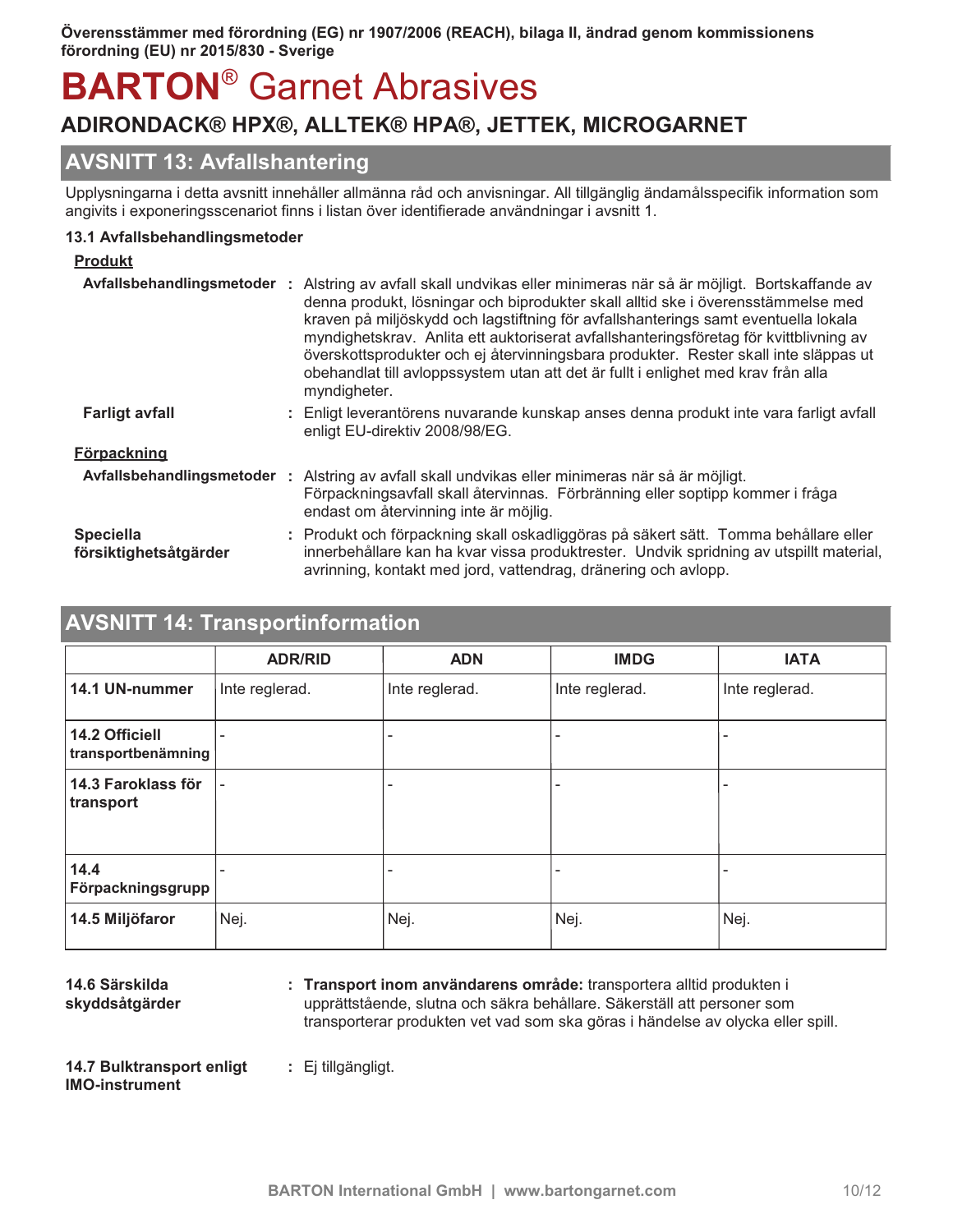## **BARTON<sup>®</sup> Garnet Abrasives**

## ADIRONDACK® HPX®, ALLTEK® HPA®, JETTEK, MICROGARNET

## **AVSNITT 15: Gällande föreskrifter**

### 15.1 Föreskrifter/lagstiftning om ämnet eller blandningen när det gäller säkerhet, hälsa och miljö

#### EU-förordning (EG) nr 1907/2006 (REACH)

Bilaga XIV - Förteckning över ämnen för vilka tillstånd krävs

### **Bilaga XIV**

Ingen av beståndsdelarna är upptagna.

#### Ämnen som inger mycket stora betänkligheter

Ingen av beståndsdelarna är upptagna.

**Bilaga XVII -**: Ej tillämpbart. Begränsningar av tillverkning, utsläppande på marknaden och användning av vissa farliga ämnen. blandningar och varor

### <u>Övriga EU-föreskrifter</u>

Industriutsläpp : Ej listad (samordnade åtgärder för att förebygga och begränsa föroreningar) luft Industriutsläpp : Ej listad

(samordnade åtgärder för att förebygga och begränsa föroreningar) vatten

### Ämnen farliga för ozonskiktet (1005/2009/EU)

Ej listad.

### Förhandsgodkännande (649/2012/EU)

Ej listad.

### **Seveso Direktiv**

Denna produkt regleras inte av Seveso-direktivet.

#### Nationella föreskrifter

Internationella föreskrifter

## Konventionen om kemiska vapen - kemikalielista I, II och III kemikalier

Ej listad.

### Montrealprotokollet

Ej listad.

### Stockholmkonventionen om långlivade organiska föreningar

Ei listad.

### Rotterdamkonventionen om förfarandet med förhandsgodkännande sedan information lämnats (PIC) Ej listad.

## **UNECE Aarhus Protokoll om POPs och tungmetaller**

Ej listad.